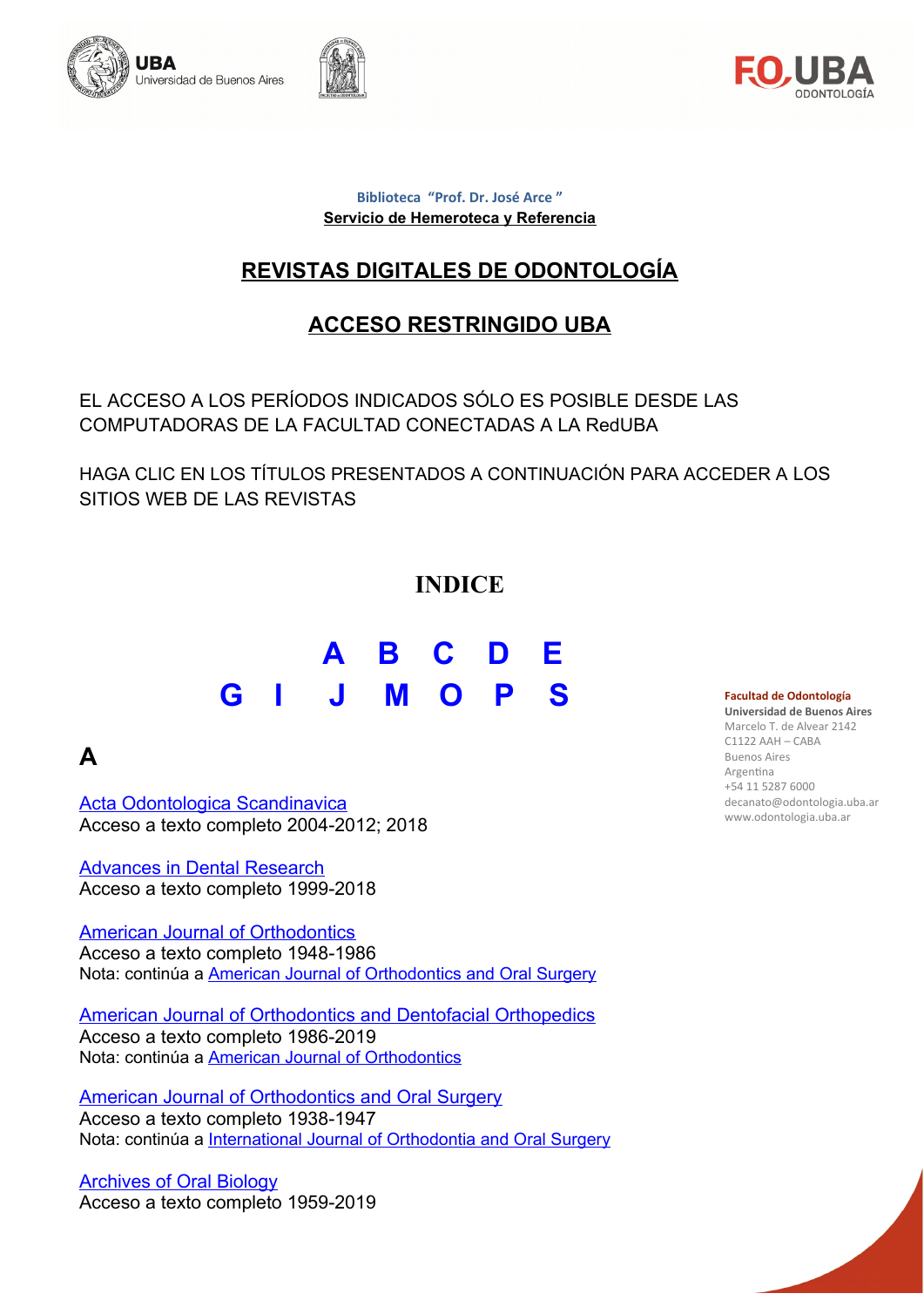





[Asian Journal of Oral and Maxillofacial Surgery](http://www.sciencedirect.com/science/journal/09156992) Acceso a texto completo 2004-2011

[Australian Dental Journal](http://onlinelibrary.wiley.com/journal/10.1111/(ISSN)1834-7819) Acceso a texto completo 1956-2018

[Australian Endodontic Newsletter](http://onlinelibrary.wiley.com/journal/10.1111/(ISSN)1747-4477) Acceso a texto completo 1982-1997

[Australian Endodontic Journal](http://onlinelibrary.wiley.com/journal/10.1111/(ISSN)1747-4477) Acceso a texto completo 1998- 2018 Nota: continúa a [Australian Endodontic Newsletter](http://onlinelibrary.wiley.com/journal/10.1111/(ISSN)1747-4477)

## <span id="page-1-1"></span>**B**

**[Biomaterials](http://www.sciencedirect.com/science/journal/01429612?oldURL=y)** Acceso a texto completo 1980-2019

**[Bone](http://www.sciencedirect.com/science/journal/87563282)** Acceso a texto completo 1985-2019

[British Journal of Oral and Maxillofacial Surgery](http://www.sciencedirect.com/science/journal/02664356) Acceso a texto completo 1984-2019 Nota: continúa a **British Journal of Oral Surgery** 

[British Journal of Oral Surgery](http://www.sciencedirect.com/science/journal/0007117X) Acceso a texto completo 1963-1983

# <span id="page-1-0"></span>**C**

[Clinical Advances In Periodontics](http://www.joponline.org/loi/cap) Acceso a texto completo 2011-2018

[Clinical Implant Dentistry and Related Research](http://onlinelibrary.wiley.com/journal/10.1111/(ISSN)1708-8208) Acceso a texto completo 1999-2018

[Clinical Oral Implants Research](http://onlinelibrary.wiley.com/journal/10.1111/(ISSN)1600-0501) Acceso a texto completo 1990-2019

[Clinical Oral Investigations](http://link.springer.com/journal/volumesAndIssues/784) Acceso a texto completo 1997-2019

[Clinical Orthodontics and Research](http://onlinelibrary.wiley.com/journal/10.1111/(ISSN)1601-6343/issues) Acceso a texto completo 1998-2001 Nota: es continuada por [Orthodontics & Craniofacial Research](http://onlinelibrary.wiley.com/journal/10.1111/(ISSN)1601-6343/issues)

[Community Dentistry and Oral Epidemiology](http://onlinelibrary.wiley.com/journal/10.1111/(ISSN)1600-0528) Acceso a texto completo 1973-2019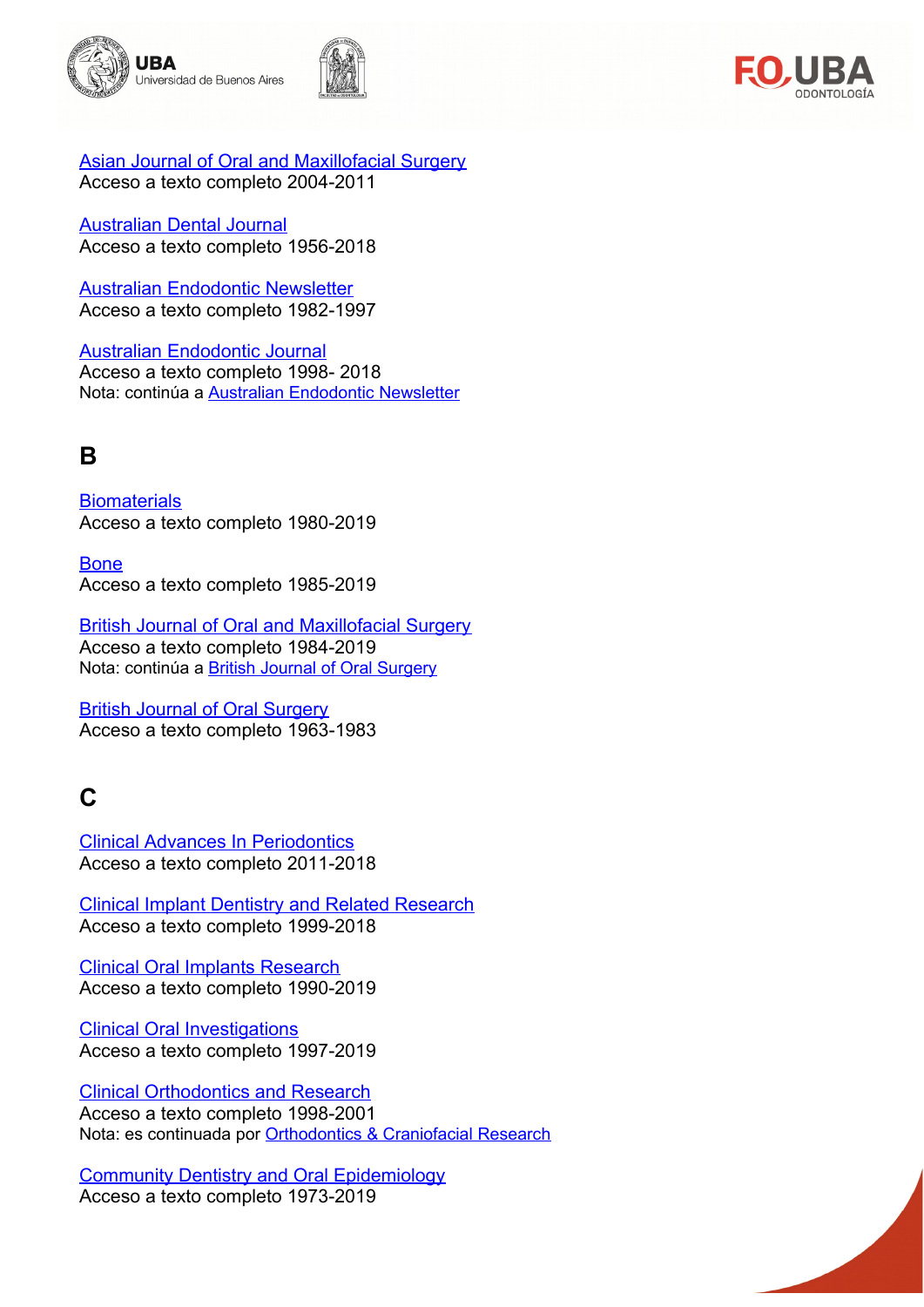





[Critical Reviews in Oral Biology & Medicine](http://cro.sagepub.com/) Acceso a texto completo 1990-2004

### <span id="page-2-3"></span>**D**

[Dental Abstracts](http://www.sciencedirect.com/science/journal/00118486) Acceso al texto completo 2005-2019

**[Dental Materials](http://www.sciencedirect.com/science/journal/01095641?sdc=1)** Acceso al texto completo 1985-2019

[Dental Traumatology](http://onlinelibrary.wiley.com/journal/10.1111/(ISSN)1600-9657) Acceso a texto completo 1985-2019 Nota: en el período 1985-2000 el título de la publicación es *Endodontics and Dental Traumatology*

[DentoMaxilloFacial Radiology](http://www.birpublications.org/loi/dmfr) Acceso a texto completo 2009-2018

### <span id="page-2-2"></span>**E**

[Endodontic Topics](http://onlinelibrary.wiley.com/journal/10.1111/(ISSN)1601-1546) Acceso a texto completo 2002-2016

[European Journal of Cancer. Part B: Oral Oncology](https://www.sciencedirect.com/journal/european-journal-of-cancer-part-b-oral-oncology) Acceso a texto completo 1992-1996 Nota: es continuada por **Oral Oncology** 

[European Journal of Dental Education](http://onlinelibrary.wiley.com/journal/10.1111/(ISSN)1600-0579/issues) Acceso a texto completo 1997-2019

[European Journal of Oral Sciences](http://onlinelibrary.wiley.com/journal/10.1111/(ISSN)1600-0722/issues) Acceso a texto completo 1970-2019

[European Journal of Prosthodontics and Restorative Dentistry](http://www.ejprd.org/) Acceso a texto completo 2006-2018

### <span id="page-2-1"></span>**G**

**[Gerodontology](http://onlinelibrary.wiley.com/journal/10.1111/(ISSN)1741-2358)** Acceso a texto completo 1982-2018

### <span id="page-2-0"></span>**I**

**[Implant Dentistry](http://ovidsp.ovid.com/ovidweb.cgi?T=JS&CSC=Y&NEWS=N&PAGE=toc&SEARCH=00008505-201608000-00000.kc&LINKTYPE=asBody&LINKPOS=1&D=yrovft)** Acceso a texto completo 2001-2019

[International Dental Journal](http://onlinelibrary.wiley.com/journal/10.1002/(ISSN)1875-595X/issues) Acceso a texto completo 1997-2019

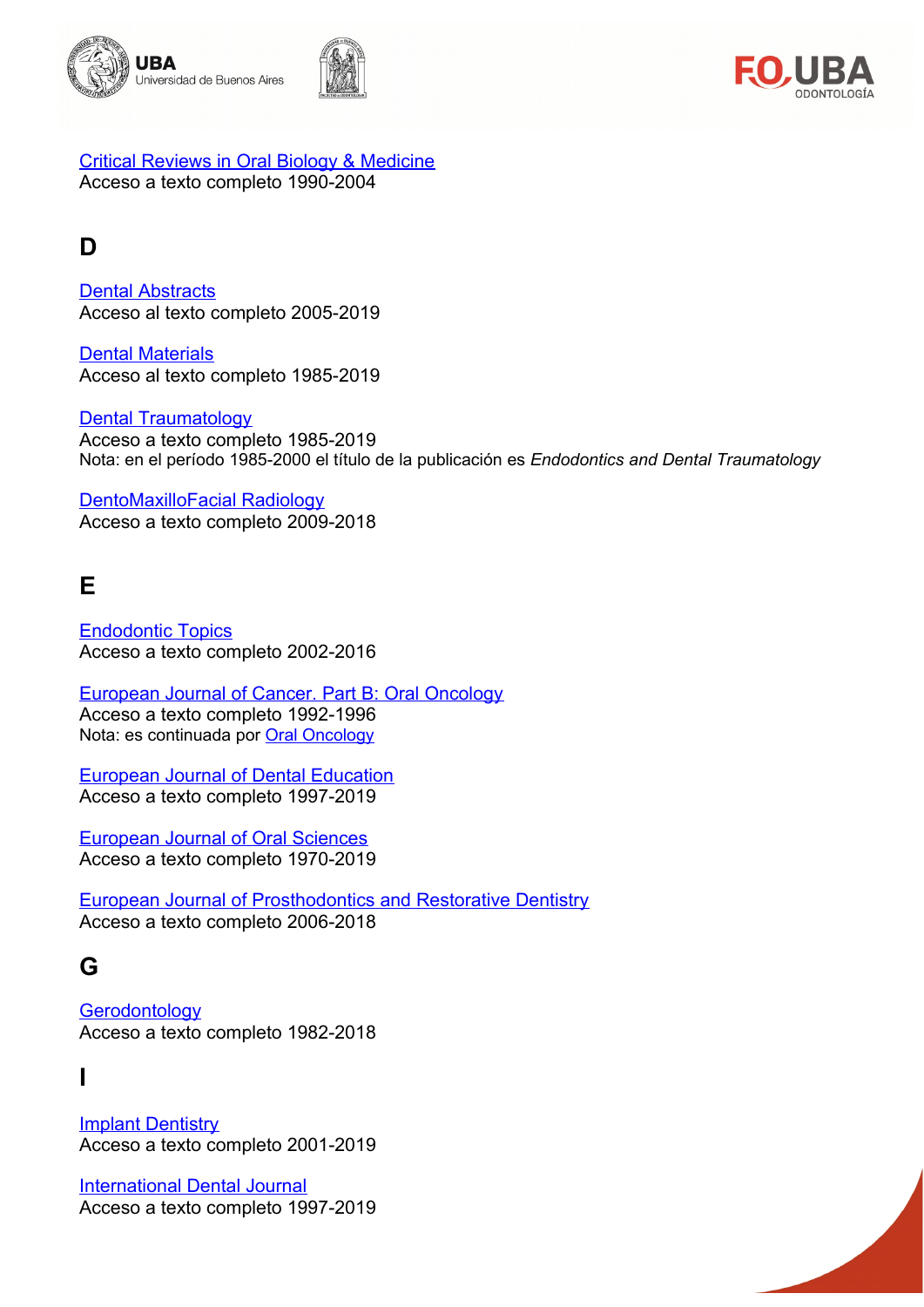





[International Endodontic Journal](http://onlinelibrary.wiley.com/journal/10.1111/(ISSN)1365-2591) Acceso a texto completo 1967-2019

[International Journal of Dental Hygiene](http://onlinelibrary.wiley.com/journal/10.1111/(ISSN)1601-5037) Acceso a texto completo 2003-2019

[International Journal of Dental Science and Research](http://www.sciencedirect.com/science/journal/22139974) Acceso a texto completo 2013--2016

[International Journal of Esthetic Dentistry](http://www.quintpub.com/journals/ejed/gp.php?journal_name=EJED&name_abbr=EJED) Acceso a texto completo 2006-2018

[International Journal of Oral Surgery](http://www.sciencedirect.com/science/journal/03009785) Acceso a texto completo 1972-1985

[International Journal of Oral and Maxillofacial Surgery](https://www.sciencedirect.com/journal/international-journal-of-oral-and-maxillofacial-surgery) Acceso a texto completo 1986-2019 Nota: continúa a [International Journal of Oral Surgery](http://www.sciencedirect.com/science/journal/03009785)

[International Journal of Orthodontia](http://www.sciencedirect.com/science/journal/10723471) Acceso a texto completo 1915-1918

[International Journal of Orthodontia and Dentistry for Children](http://www.sciencedirect.com/science/journal/00970522) Acceso a texto completo 1933-1935 Nota: continúa a [International Journal of Orthodontia, Oral Surgery and Radiography](http://www.sciencedirect.com/science/journal/00996963)

[International Journal of Orthodontia and Oral Surgery \(1919\)](http://www.sciencedirect.com/science/journal/1072348X) Acceso a texto completo 1919-1921 Nota: continúa a [International Journal of Orthodontia](http://www.sciencedirect.com/science/journal/10723471)

[International Journal of Orthodontia and Oral Surgery](http://www.sciencedirect.com/science/journal/10723498) Acceso a texto completo 1936-1937 Nota: continúa a [International Journal of Orthodontia and Dentistry for Children](http://www.sciencedirect.com/science/journal/00970522)

[International Journal of Orthodontia, Oral Surgery and Radiography](http://www.sciencedirect.com/science/journal/00996963) Acceso a texto completo 1922-1932 Nota: continúa a [International Journal of Orthodontia and Oral Surgery \(1919\)](http://www.sciencedirect.com/science/journal/1072348X)

[International Journal of Paediatric Dentistry](http://onlinelibrary.wiley.com/journal/10.1111/(ISSN)1365-263X) Acceso a texto completo 1991-2019

### <span id="page-3-0"></span>**J**

[Journal of Clinical Periodontology](http://onlinelibrary.wiley.com/journal/10.1111/(ISSN)1600-051X) Acceso a texto completo 1974-2019

[Journal of Craniofacial Surgery](http://ovidsp.ovid.com/ovidweb.cgi?T=JS&CSC=Y&NEWS=N&PAGE=toc&SEARCH=00001665-201607000-00000.kc&LINKTYPE=asBody&LINKPOS=1&D=yrovft) Acceso a texto completo 2001-2019

[Journal of Cranio-Maxillofacial Surgery](https://www.sciencedirect.com/journal/journal-of-cranio-maxillofacial-surgery) Acceso a texto completo 1987-2019

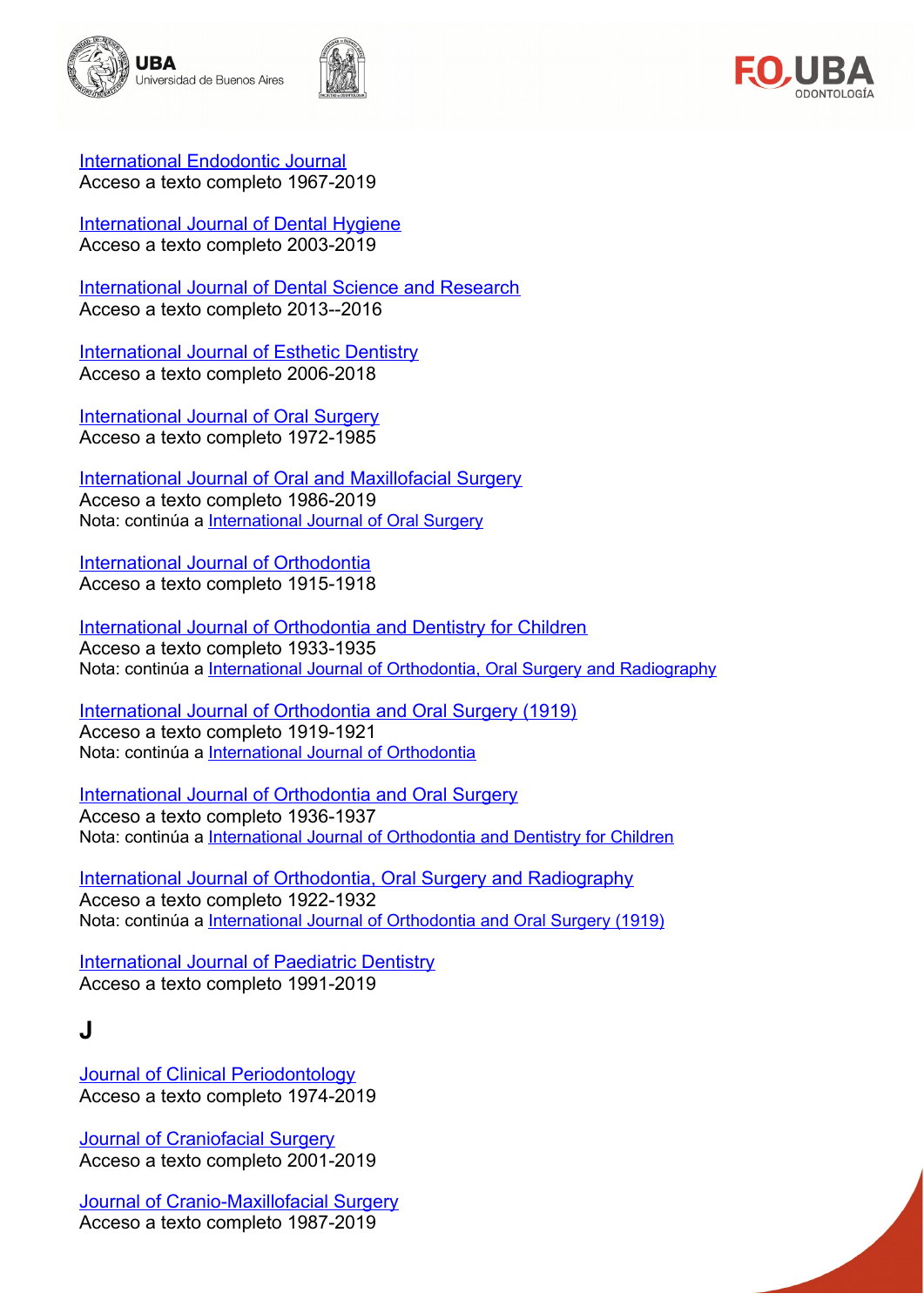





[Journal of Dental Education](http://www.jdentaled.org/content/by/year) Acceso a texto completo 2001-2017 (Parcial)

[Journal of Dental Research](http://jdr.sagepub.com/archive/) Acceso a texto completo 1999-2019

**[Journal of Dentistry](https://www.sciencedirect.com/journal/journal-of-dentistry)** Acceso a texto completo 1972-2019

[Journal of Dentistry for Children](http://www.ingentaconnect.com/content/aapd/jodc) Acceso a texto completo 1998-2018

#### **[Journal of Endodontics](http://www.sciencedirect.com/science/journal/00992399)**

Acceso a texto completo 1975-1994 Acceso a texto completo 2000-2019 [Cliquee aquí](http://gateway.ovid.com/ovidweb.cgi?T=JS&MODE=ovid&NEWS=n&PAGE=toc&D=ovft&AN=00004770-000000000-00000)

[Journal of Esthetic and Restorative Dentistry](http://onlinelibrary.wiley.com/journal/10.1111/(ISSN)1708-8240) Acceso a texto completo 1988-2018

[Journal of Evidence Based Dental Practice](http://www.sciencedirect.com/science/journal/15323382) Acceso a texto completo 2001-2018

[Journal of Fluorine Chemistry](https://www.sciencedirect.com/journal/journal-of-fluorine-chemistry) Acceso a texto completo 1971-2019

**[Journal of Maxillofacial Surgery](https://www.sciencedirect.com/journal/journal-of-maxillofacial-surgery)** Acceso a texto completo 1973-1986

[Journal of Oral and Maxillofacial Surgery](https://www.sciencedirect.com/journal/journal-of-oral-and-maxillofacial-surgery) Acceso a texto completo 1982-2019

[Journal of Oral and Maxillofacial Surgery, Medicine, and Pathology](http://www.sciencedirect.com/science/journal/22125558) Acceso a texto completo 2012-2018

[Journal of Oral Biology and Craniofacial Research](http://www.sciencedirect.com/science/journal/22124268) Acceso a texto completo 2011-2019

[Journal of Oral Biosciences](http://www.sciencedirect.com/science/journal/13490079/58) Acceso a texto completo 2004-2018

**[Journal of Oral Pathology and Medicine](http://onlinelibrary.wiley.com/journal/10.1111/(ISSN)1600-0714/issues)** Acceso a texto completo 1972-2019

[Journal of Oral Rehabilitation](http://onlinelibrary.wiley.com/journal/10.1111/(ISSN)1365-2842) Acceso a texto completo 1974-2019

**[Journal of Periodontal Research](http://onlinelibrary.wiley.com/journal/10.1111/(ISSN)1600-0765)** Acceso a texto completo 1966-2019

[Journal of Periodontology](http://www.joponline.org/loi/jop) Acceso a texto completo 1931-2019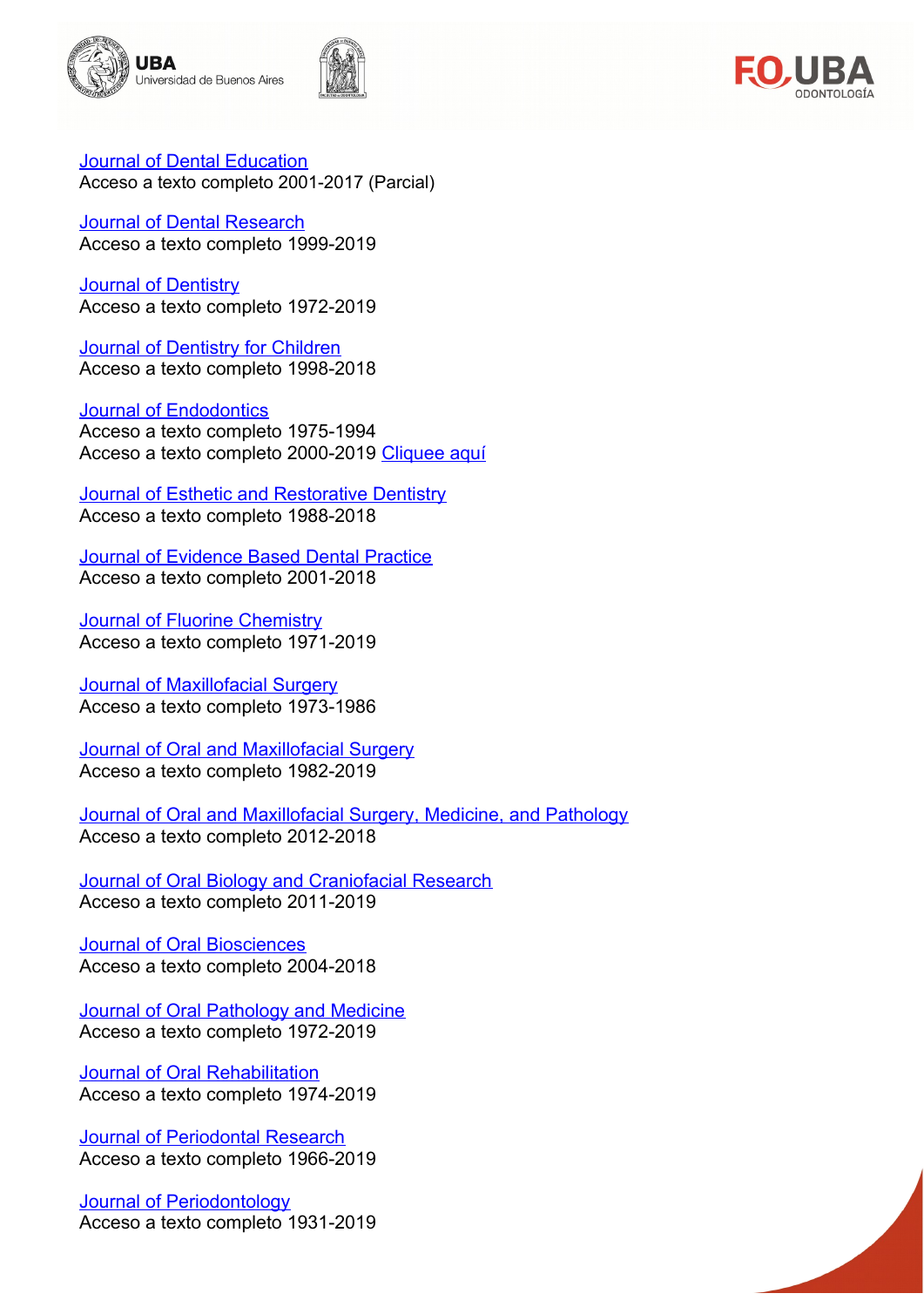



[The Journal of Prosthetic Dentistry](http://www.sciencedirect.com/science/journal/00223913?oldURL=y) Acceso a texto completo 1951-2019

**[Journal of Prosthodontic Research](http://www.sciencedirect.com/science/journal/18831958)** Acceso a texto completo 2009-2019

[Journal of Prosthodontics](http://onlinelibrary.wiley.com/journal/10.1111/(ISSN)1532-849X) Acceso a texto completo 1992-2019

[Journal of Public Health Dentistry](http://onlinelibrary.wiley.com/journal/10.1111/(ISSN)1752-7325) Acceso a texto completo 1941-2018

**[Journal of Tissue Engineering](http://tej.sagepub.com/)** Acceso a texto completo 2010-2019

[Journal of the World Federation of Orthodontists](http://www.sciencedirect.com/science/journal/22124438) Acceso a texto completo 2012-2018

### <span id="page-5-1"></span>**M**

[Molecular Oral Microbiology](http://onlinelibrary.wiley.com/journal/10.1111/(ISSN)2041-1014) Acceso a texto completo 2010-2019 Nota: continúa a **Oral Microbiology and Immunology** 

### <span id="page-5-0"></span>**O**

[Operative Dentistry & Supplement](https://www.jopdentonline.org/loi/odnt) Acceso a texto completo 1958-2016 parcial -2017

[Oral Diseases](http://onlinelibrary.wiley.com/journal/10.1111/(ISSN)1601-0825) Acceso a texto completo 1995-2019

 [Oral Microbiology and Immunology](http://onlinelibrary.wiley.com/journal/10.1111/(ISSN)2041-1014)

Acceso a texto completo 1986-2009 Nota: a partir de 2010 continúa como [Molecular Oral Microbiology](http://onlinelibrary.wiley.com/journal/10.1111/(ISSN)2041-1014)

**[Oral Oncology](https://www.sciencedirect.com/journal/oral-oncology)** Acceso a texto completo 1997-2019 Nota: continúa a [European Journal of Cancer. Part B: Oral Oncology](https://www.sciencedirect.com/journal/european-journal-of-cancer-part-b-oral-oncology)

**[Oral Radiology](https://link.springer.com/journal/11282)** Acceso a texto completo 1997-2019

**[Oral Surgery](http://onlinelibrary.wiley.com/journal/10.1111/(ISSN)1752-248X/issues)** Acceso a texto completo 2008-2019

[Oral Surgery, Oral Medicine, Oral Pathology](http://www.sciencedirect.com/science/journal/00304220) Acceso a texto completo 1948-1994